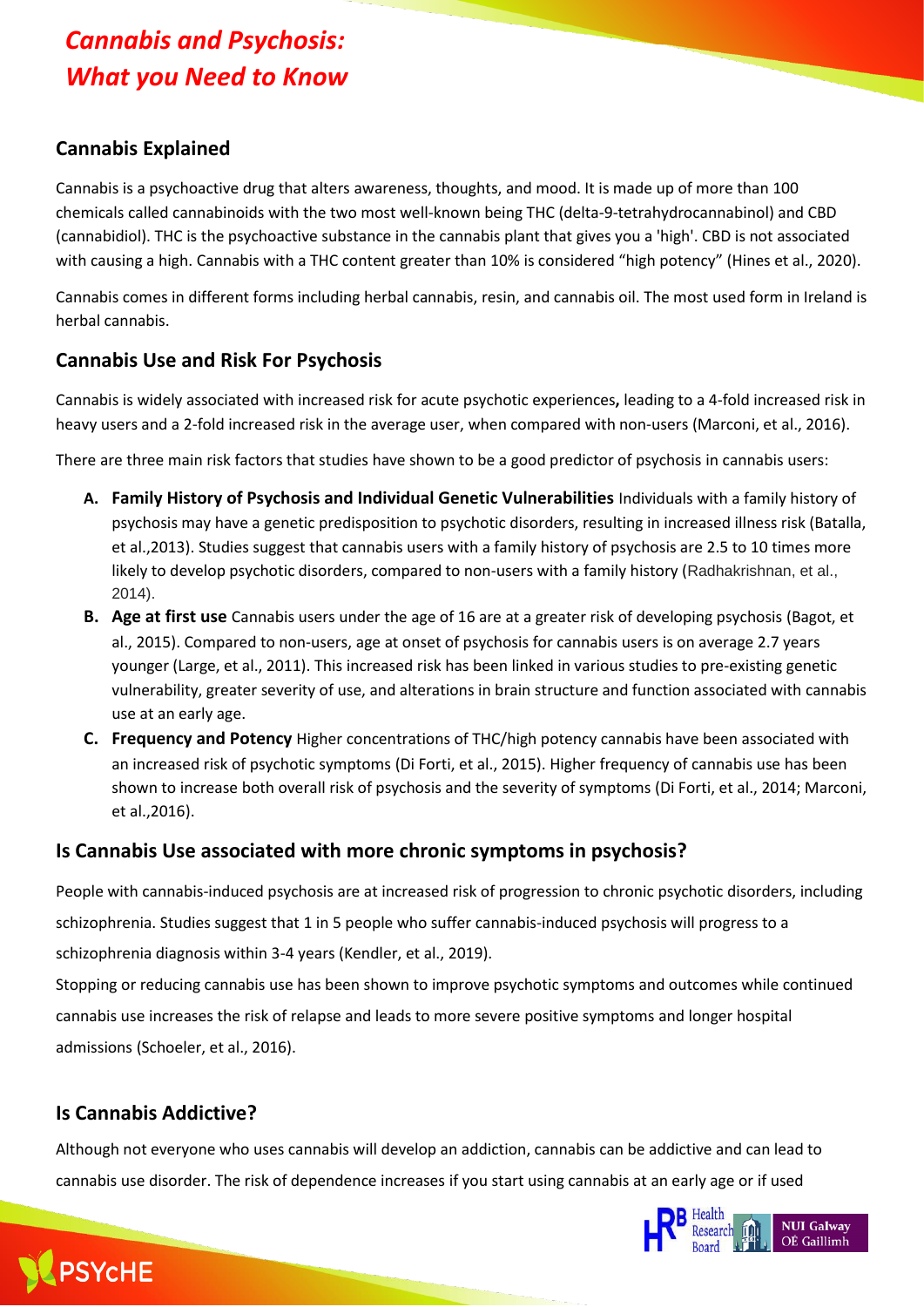# *Cannabis and Psychosis: What you Need to Know*

regularly. In Ireland, there was a two-fold increase in adolescents entering the addiction service for treatment of a cannabis use disorder from 2006-2016 (Smyth, O'Farrell, & Daly, 2019).

#### **Determinants of Use**

Studies found that the main reasons for cannabis use include:

- A. **Belief Cannabis is Harmless** With the Internet becoming the main source of information for people (Russell[, 2015\)](https://www-tandfonline-com.dcu.idm.oclc.org/doi/full/10.1080/03323315.2020.1779111), positive media and marketing coverage of cannabis has led people to believe that cannabis is harmless. A recent study showed that 29.2% agree that smoking cannabis prevents health problems with 22.4% believing that marijuana is not at all addictive (Keyhani, et al., 2018).
- B. **Peers and Social Environment** Particularly at a young age, when adjusting to school, college, or a new job, a person's social environment and their peer group can be influential. Strong peer group integration was found to be linked with cannabis use (Kohn, et al., 2005).
- **C. Coping Strategy** Negative life events, trauma, and maladaptive coping were found to be related to cannabis use (Hyman, & Sinha, 2009). Lee, Neighbors, and Woods (2007) found that 18% of recent graduates who used cannabis reported using for stress-coping purposes.
- D. **Social & other difficulties** Cannabis use is associated with lower socio-economic status, and lower satisfaction with family, friends, and school (Tu, Ratner, and Johnson, 2008). Disrupted families or drug-using parents, childhood problem behaviours, and poor parental monitoring and supervision in childhood were found to be associated with increased cannabis use (Hayatbakhsh, et al., 2008).

#### **Can cannabis help with symptoms of psychosis?**

No. Although CBD products are sold in Ireland, the Food Safety Authority of Ireland (FSAI) have stated that no health or medicinal claims has been authorised in the sale of these products. Under the Medical Cannabis Access Programme (MCAP), medical consultants will be able to prescribe a cannabis-based product for individuals who have not responded to standard treatments for three conditions: spasticity associated with multiple sclerosis intractable nausea and vomiting associated with chemotherapy, and severe and treatment-resistant refractory seizures. Otherwise, there are no cannabis-based products approved which can be recommended in the treatment for psychosis in Ireland.

#### **Useful Resources**

[www.drugs.ie](http://www.drugs.ie/) [www.erowid.org](http://www.erowid.org/) [www.ncpic.org.au](http://www.ncpic.org.au/) [www.drugsmeter.com](http://www.drugsmeter.com/) HSE Drugs and Alcohol Helpline 1800 459 459 [helpline@hse.ie](mailto:helpline@hse.ie)